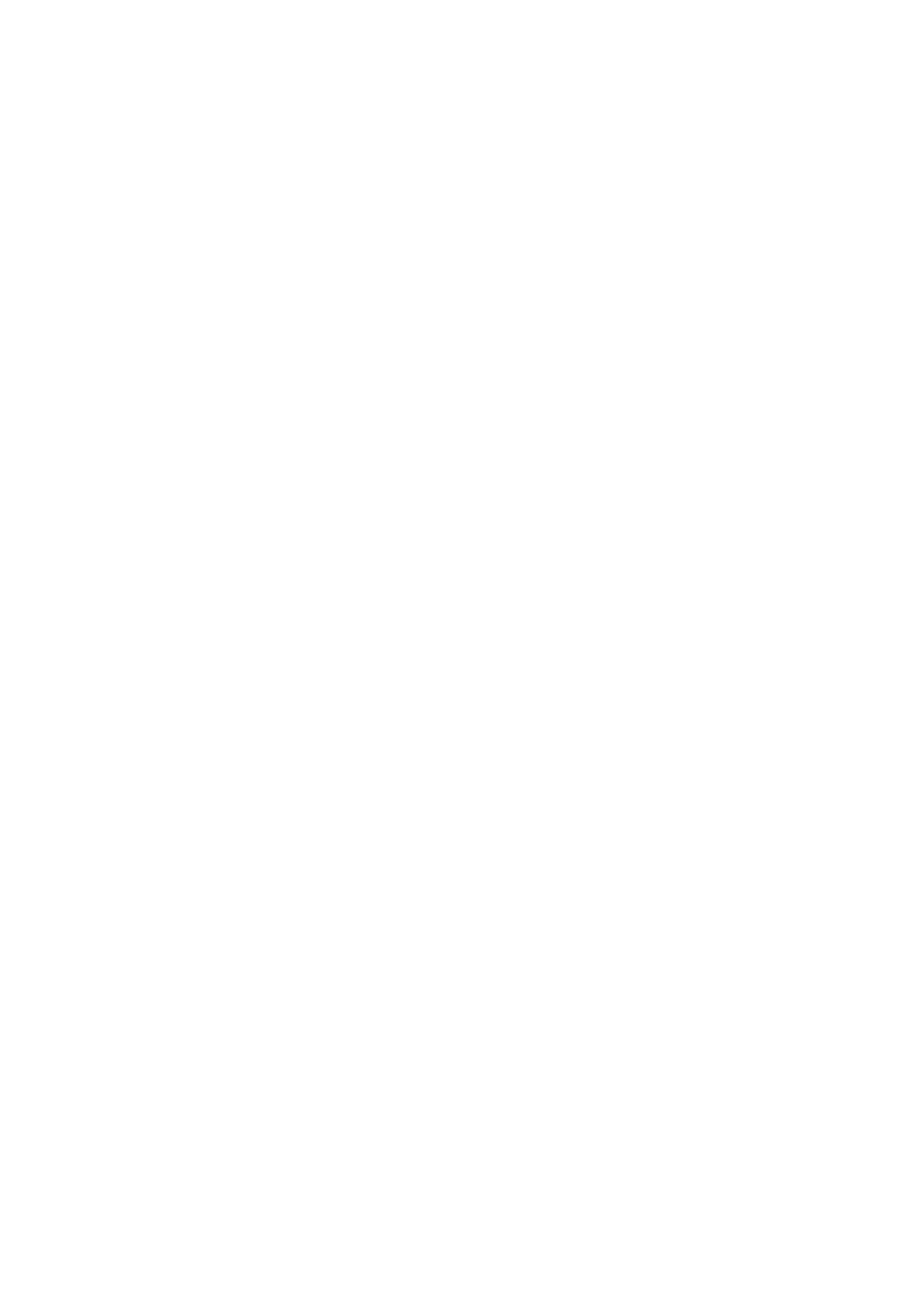## 目錄

## **CONTENTS**

|                  |                                  | 頁數   |
|------------------|----------------------------------|------|
|                  |                                  | Page |
| 第1章<br>Chapter 1 | 引言<br>Introduction               |      |
| 第2章<br>Chapter 2 | 統計調查結果<br><b>Survey Findings</b> | 4    |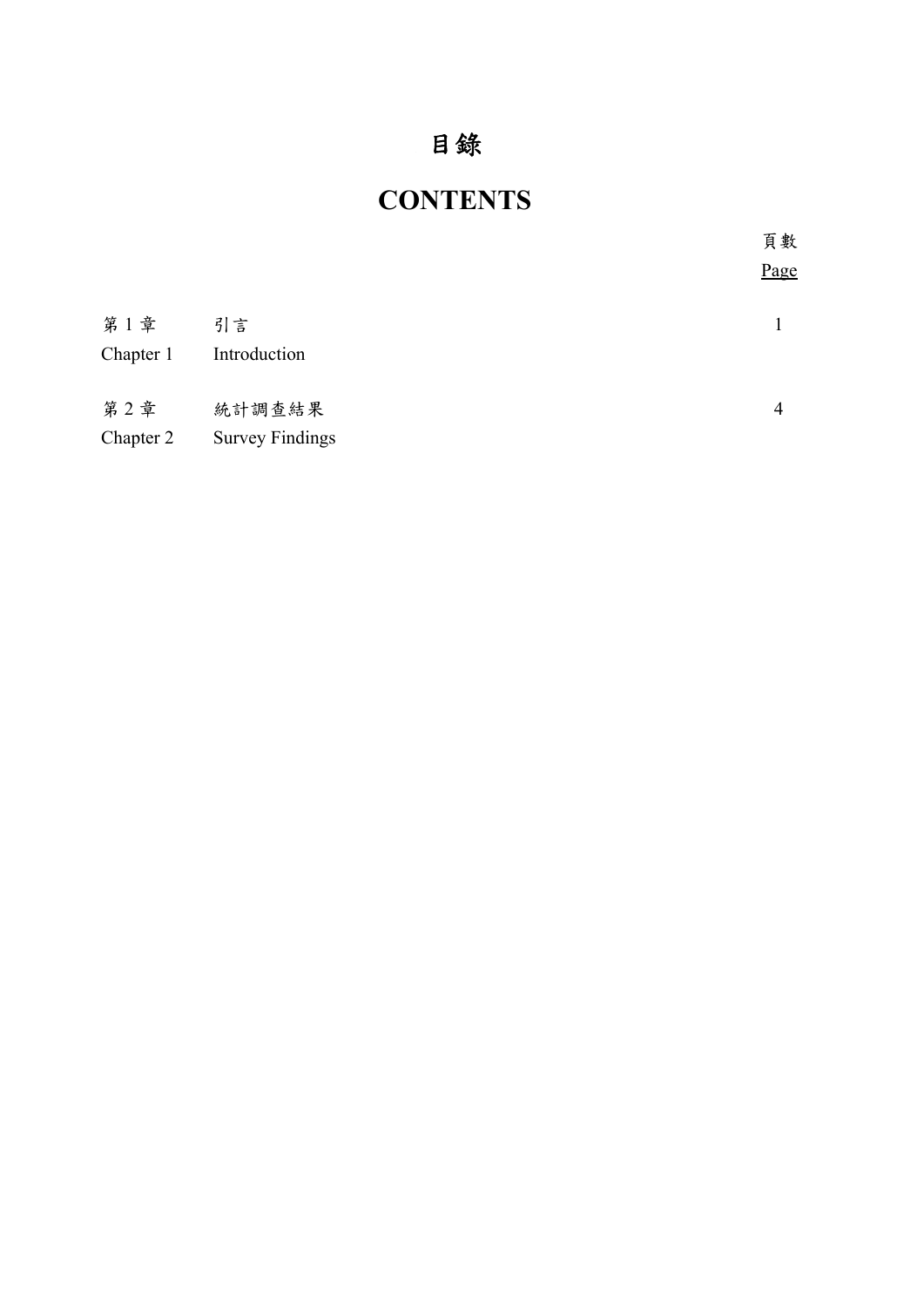## 統計表一覽

## List of Tables

表 2.1 : 按在畢業年份的升學和就業情況及畢業生的學校類別劃分的 2021 年中六畢業生人數 6 Table 2.1 : 2021 S6 Graduates by Activity Status and School Sector of the Graduates in the Year of Graduation 表 2.2 : 按修讀的課程及畢業生的學校類別劃分的在畢業年份繼續修讀全 日制課程的 2021 年中六畢業生人數 9 Table 2.2 : 2021 S6 Graduates who were Pursuing Full-time Study in the Year of Graduation by Type of Course and School Sector of the Graduates 表 2.3 : 按升學地區及修讀的課程類別劃分的在畢業年份在香港以外地區 繼續修讀全日制課程的 2021 年中六畢業生人數 14

Table 2.3 : 2021 S6 Graduates who were Pursuing Full-time Study Outside Hong Kong in the Year of Graduation by Place of Study and Type of Course

 頁數 Page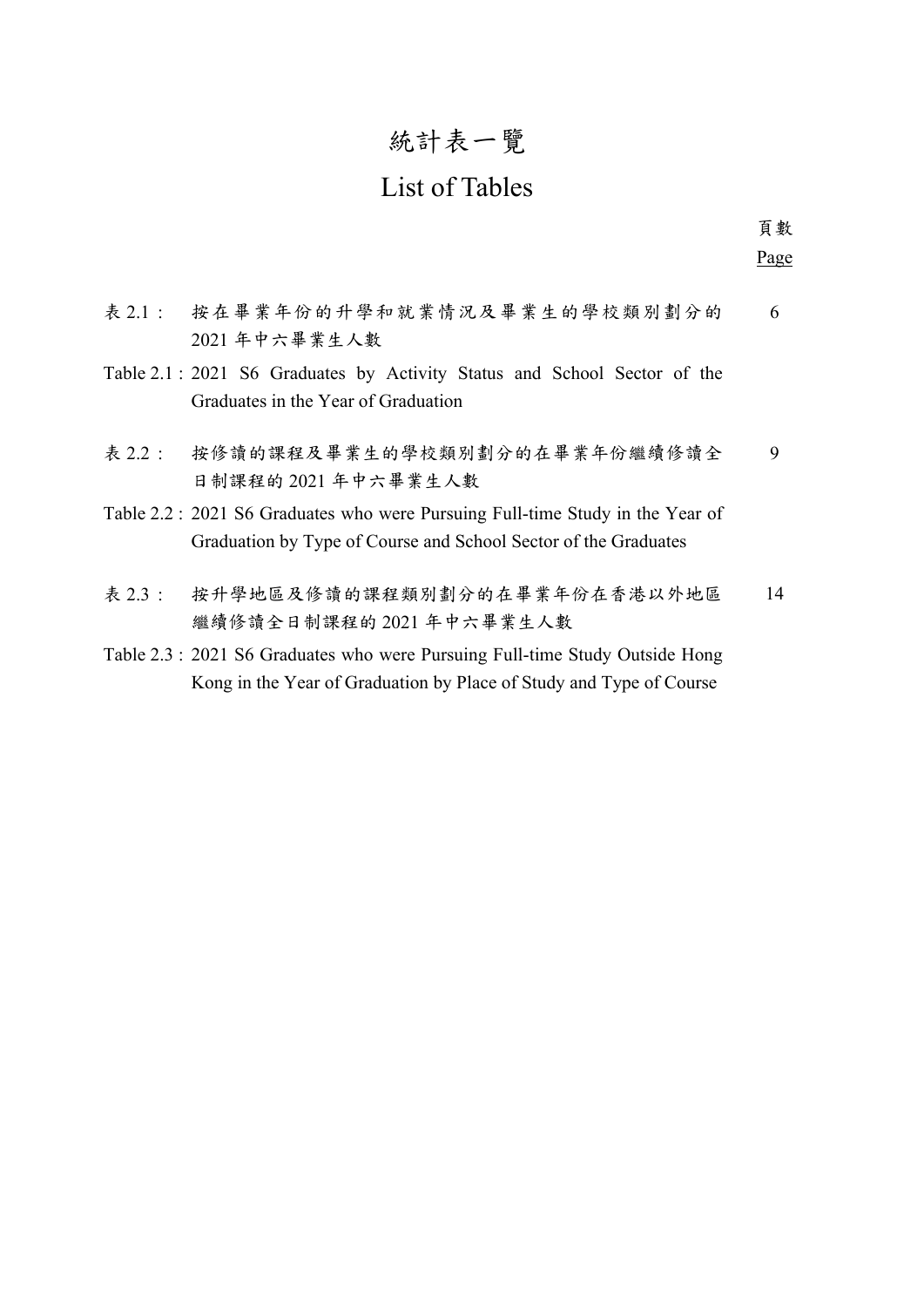## 統計圖一覽

## List of Charts

| 圖 2.1:<br>Chart $2.1$ : | 2021年中六畢業生在畢業年份的升學及就業情況<br>2021 S6 Graduates by Activity Status in the Year of Graduation                                              | $\overline{4}$  |
|-------------------------|----------------------------------------------------------------------------------------------------------------------------------------|-----------------|
| 圖 2.2:                  | 2020 及 2021 年中六畢業生在畢業年份的升學及就業情況的百分比<br>分布                                                                                              | $5\overline{)}$ |
| <b>Chart 2.2:</b>       | Percentage Distribution of 2020 and 2021 S6 Graduates by Activity<br>Status in the Year of Graduation                                  |                 |
| 圖 2.3:                  | 按修讀的課程類別劃分的在畢業年份繼續修讀全日制課程的2021年<br>中六畢業生人數                                                                                             | 7               |
| Chart $2.3$ :           | 2021 S6 Graduates who were Pursuing Full-time Study in the Year of<br>Graduation by Type of Course                                     |                 |
| 圖 2.4:                  | 按修讀的課程類別劃分的在畢業年份繼續修讀全日制課程的2020及<br>2021年中六畢業生的百分比分布                                                                                    | 10              |
| <b>Chart 2.4:</b>       | Percentage Distribution of 2020 and 2021 S6 Graduates who were<br>Pursuing Full-time Study in the Year of Graduation by Type of Course |                 |
| 圖 2.5:                  | 按升學地區劃分的在畢業年份繼續修讀全日制課程的2021年中六畢<br>業生人數                                                                                                | 11              |
| <b>Chart 2.5:</b>       | 2021 S6 Graduates who were Pursuing Full-time Study in the Year of<br>Graduation by Place of Study                                     |                 |
| 圖 2.6:                  | 按升學地區劃分的在畢業年份繼續修讀全日制課程的 2020 及<br>2021年中六畢業生的百分比分布                                                                                     | 12              |
| <b>Chart 2.6:</b>       | Percentage Distribution of 2020 and 2021 S6 Graduates who were<br>Pursuing Full-time Study in the Year of Graduation by Place of Study |                 |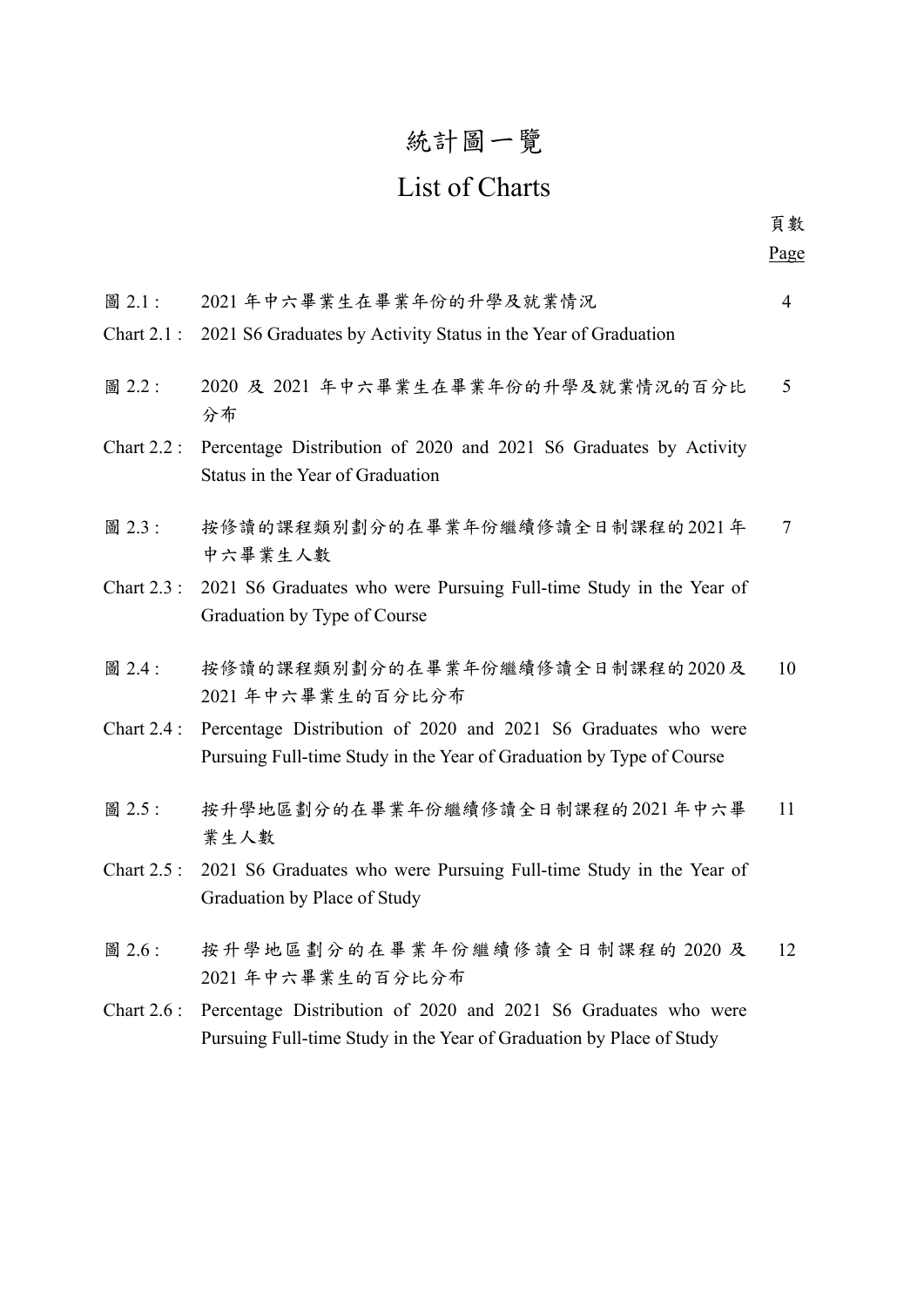### 第 **1** 章

### 引言

### 統計調查目的 *Survey objectives*

1.1. 隨着新高中學制於 2012/13 學年全面進行,以及 為了優化本局對實施新高中 課程的支援,並幫助學生透過 多元出路實踐抱負,本局於 2012 年起,每年進行中六學 生出路統計調查,以搜集有關 中六畢業生在升學方面的基 本資料。

1.2. 2021 年的統計調查是 第十輪進行的調查,主要目的 在於了解 2020/21 學年中六 (2021 年中六 ) 畢業生的升學 及就業情況 (包括全日制求 學、全職工作、部分時間工作 或部分時間求學、以及既非工 作亦非求學),而統計的參照 期為 2021年10月。是項調查 同時搜集中六畢業生就讀全 日 制 課 程 的 資 料,以 作 分 析 之 用 。

### 統計調查的涵蓋範圍 *Survey coverage*

1.3. 是項統計調查涵蓋全港 所有提供本地課程的本地普 通中學日校 (包括官立、資助 及 按 位 津 貼 學 校、以 及 提 供 本 地課程的直接資助計劃學校

### **Chapter 1**

### **Introduction**

 1.1. Upon the full implementation of the New Senior Secondary (NSS) academic structure in the 2012/13 school year, and with the aims of enhancing the support for the implementation of the NSS curriculum and helping students meet their aspirations via multiple pathways, this Bureau launched the Secondary 6 (S6) Students' Pathway Survey to collect basic information on the educational status of S6 graduates on an annual basis since 2012.

 1.2. Being the tenth round in the series, the 2021 survey was conducted to understand the activity status (including pursuing full-time study; full-time employment; part-time employment or part-time study; and neither employment nor study) of 2020/21 S6 (2021 S6) graduates as at the reference date of October 2021. Information on the type of full-time courses being taken by S6 graduates was also collected in the survey for analyses.

1.3. The survey covered all 2021 S6 graduates in all local ordinary secondary day schools offering local curriculum in Hong Kong (including government, aided and Caput schools, and Direct Subsidy Scheme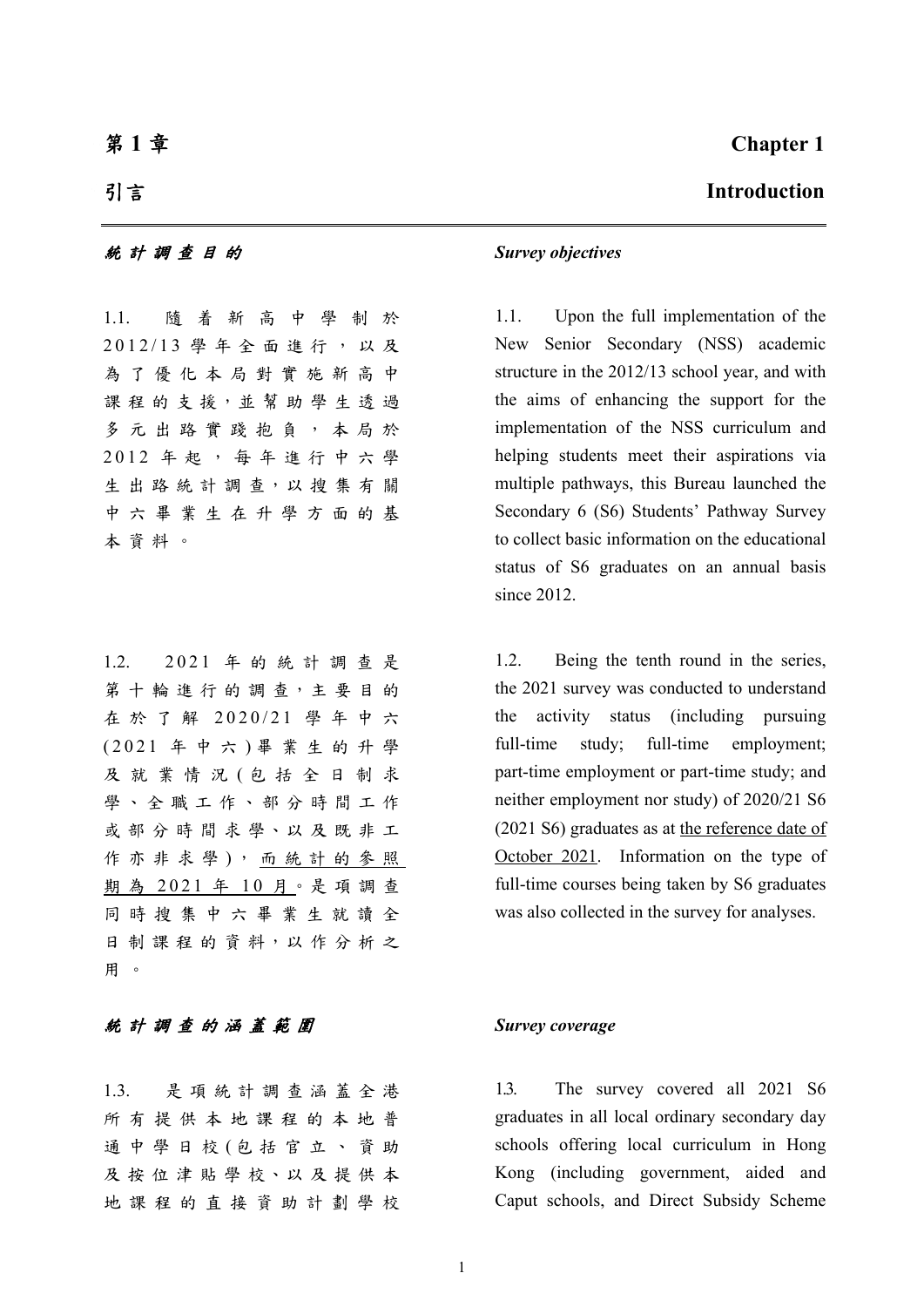及私立學校 ) 的 2021 年中六 畢業生。

1.4. 為方便數據蒐集及輸 入,本局引入電子問卷予所有 本地普通中學日校填報有關 該校整體中六學生的出路資 料 。 451 所 有 2021 年中六畢 業生的本地普通中學日校 (涵 蓋總數約為 43 400 名為調查 對象的 2021 年中六畢業生) 均有回應這項統計調查。然 而,在 回 應 的 學 校 中 有 一 些 畢 業生沒有提供資料。整體來 說,約有 1 200 名畢業生沒有 提供資料。因此,本報告只涵 蓋 約 42 200 名有回應的 2021 年中六畢業生 ( 即總數的 97.3%)。請參閱第 1.7 段有關 這項統計調查結果的局限。

1.5. 為確保統計調查結果準 確可靠,我們已對統計調查工 作作出嚴格監控,並在調查過 程及數據處理程序中採取各 項質素控制措施。

1.6. 電子問卷已加入即時資 料 審 核。而 所 採 用 的 一 套 資 料 審核規則是經嚴格制訂而 成,更是數據處理程序中質素 控 制 的 重 要 一 環。這 套 資 料 審 核 程 式 可 剔 除 重 複 遞 交, 前 後 矛盾或不合邏輯的答覆。此

(DSS) schools and private schools offering local curriculum).

### 數據蒐集 *Data collection*

 1.4. To facilitate data collection and input, this Bureau introduced an e-questionnaire for all local ordinary secondary day schools to report information on their S6 students' pathways at school level. All 451 local ordinary secondary day schools with 2021 S6 graduates (covering a total of some 43 400 target graduates) responded to the survey. However, some graduates in the responded schools did not provide any information. Overall speaking, information on the activity status of some 1 200 S6 graduates was not available. This report covers only some 42 200 responded 2021 S6 graduates (i.e. 97.3% of all). Please refer to the limitations of survey findings in paragraph 1.7.

### 質素控制 *Quality control*

1.5. To ensure the accuracy and reliability of the findings, the survey was subject to rigorous scrutiny. Quality control measures were carried out during the survey operation and data processing phases.

 1.6. Instant validation checks were applied in the e-questionnaire. The validation rules were strictly set and constituted the major part of quality control in the data processing stage. These validation checks could eliminate duplicated returns of individual school data, inconsistent or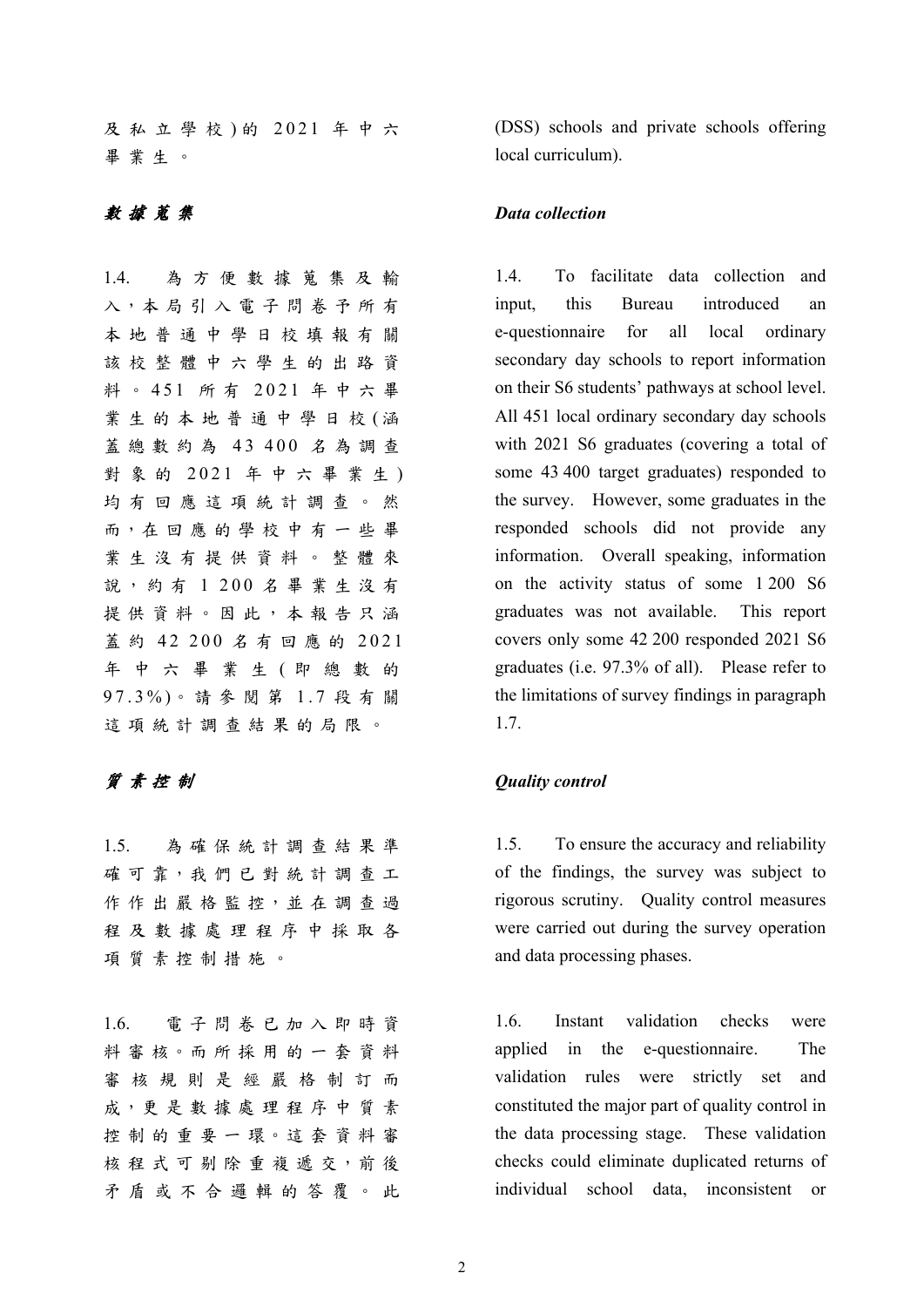外,統 計 人 員 會 就 含 糊 的 答 案 致電有關學校進行跟進,以減 少資料誤報及確保資料的有 效性。

### 統計調查結果的局限 *Limitation of survey findings*

1.7. 在闡述本報告內的數字 時須留意該約 1 200 名無回應 的學生的升學及就業情況可 能與回應的畢業生的情況截 然不同。

1.8. 由於四捨五入的關係, 統計表/圖內個別項目的百分 比相加可能與相應總數略有 出入。

illogical responses to the survey. Besides, any dubious answers were clarified by the statistical officers through telephone follow-ups with the schools concerned. In this way, mis-reporting errors were minimised and the validity of data could be ensured.

 1.7. Caution should be taken in interpreting the figures in this report as the activity status of some 1 200 non-responded graduates may be totally different from that of the responded graduates.

### 數字的進位 *Rounding of figures*

 1.8. There may be a slight discrepancy between the sum of percentages of individual items and the corresponding totals as shown in the tables/charts due to rounding.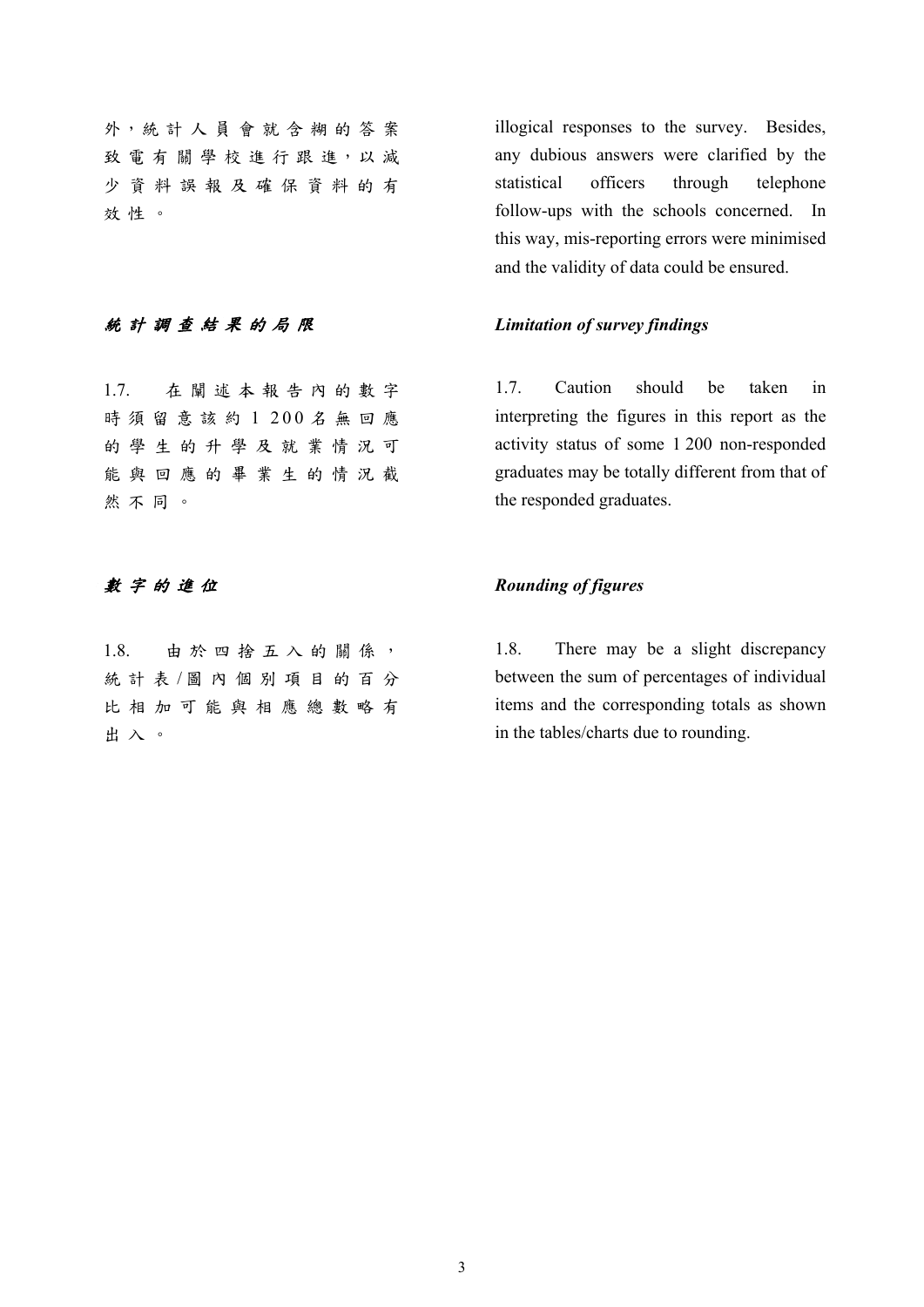### 統計調查結果

升學及就業情況 <br>
Activity Status

2.1. 在 42 204 名有回應是 項統計調查的 2021 年中六畢 業生中, 93.7% 繼續修讀全日 制課程, 2.8% 從事全職工作, 2.3% 部分時間工作或部分時 間求學,而餘下的 1.2% 則 既 非工作亦非求學。 (圖 2.1)



2.1. Among the 42 204 S6 graduates in 2021 who responded to the survey, 93.7% were pursuing full-time study. 2.8% were engaging in full-time employment and 2.3% were engaging in part-time employment or part-time study. The remaining 1.2% were neither being employed nor pursuing any study. (Chart 2.1)

圖2.1 : 2021 年中六畢業生在畢業年份的升學及就業情況 Chart 2.1 : 2021 S6 Graduates by Activity Status in the Year of Graduation





Total number of responded S6 graduates: 42 204

- 註: (1) 2021 年中六畢業生的總人數約為 43 400 人。 (2) 數字反映在 2021 年 10 月時的情況。
- Notes: (1) Total number of 2021 S6 graduates was some 43 400. (2) Figures refer to the position as at October 2021.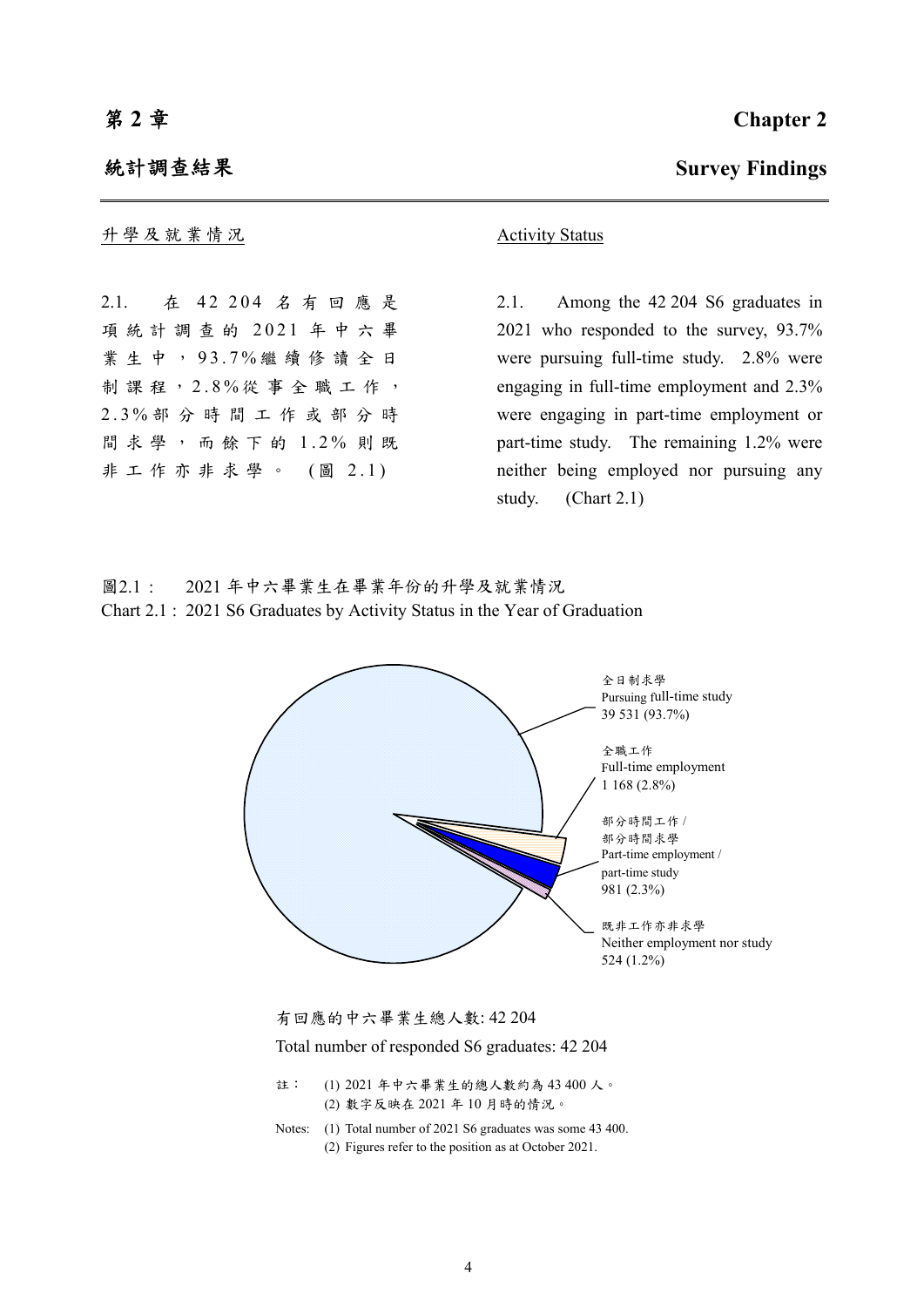2.2. 在 2021 年中六畢業生 中,繼續修讀全日制課程 (93.7%) 、從事全職工作 (2.8%) 和部分時間工作或部 分時間求學 (2.3%)、以及既非 工作亦非求學 (1.2%) 的 比 例,與 2020 年中六畢業生的 比例 (分別為 93.9%、2.7%、 1.9% 及 1.5%) 大致相若。 ( 圖 2.2)

2.2. The proportions of 2021 S6 graduates who were pursuing full-time study (93.7%), engaging in full-time employment (2.8%) and part-time employment/study (2.3%), and neither being employed nor pursuing any study (1.2%) were comparable to those of 2020 S6 graduates (93.9%, 2.7%, 1.9% and 1.5% respectively). (Chart 2.2)

圖2.2 : 2020 及 2021 年中六畢業生在畢業年份的升學及就業情況的百分比分布

Chart 2.2 : Percentage Distribution of 2020 and 2021 S6 Graduates by Activity Status in the Year of Graduation



註: 數字反映在畢業年份 10 月時的情況。

Note: Figures refer to the position as at October of the year of graduation.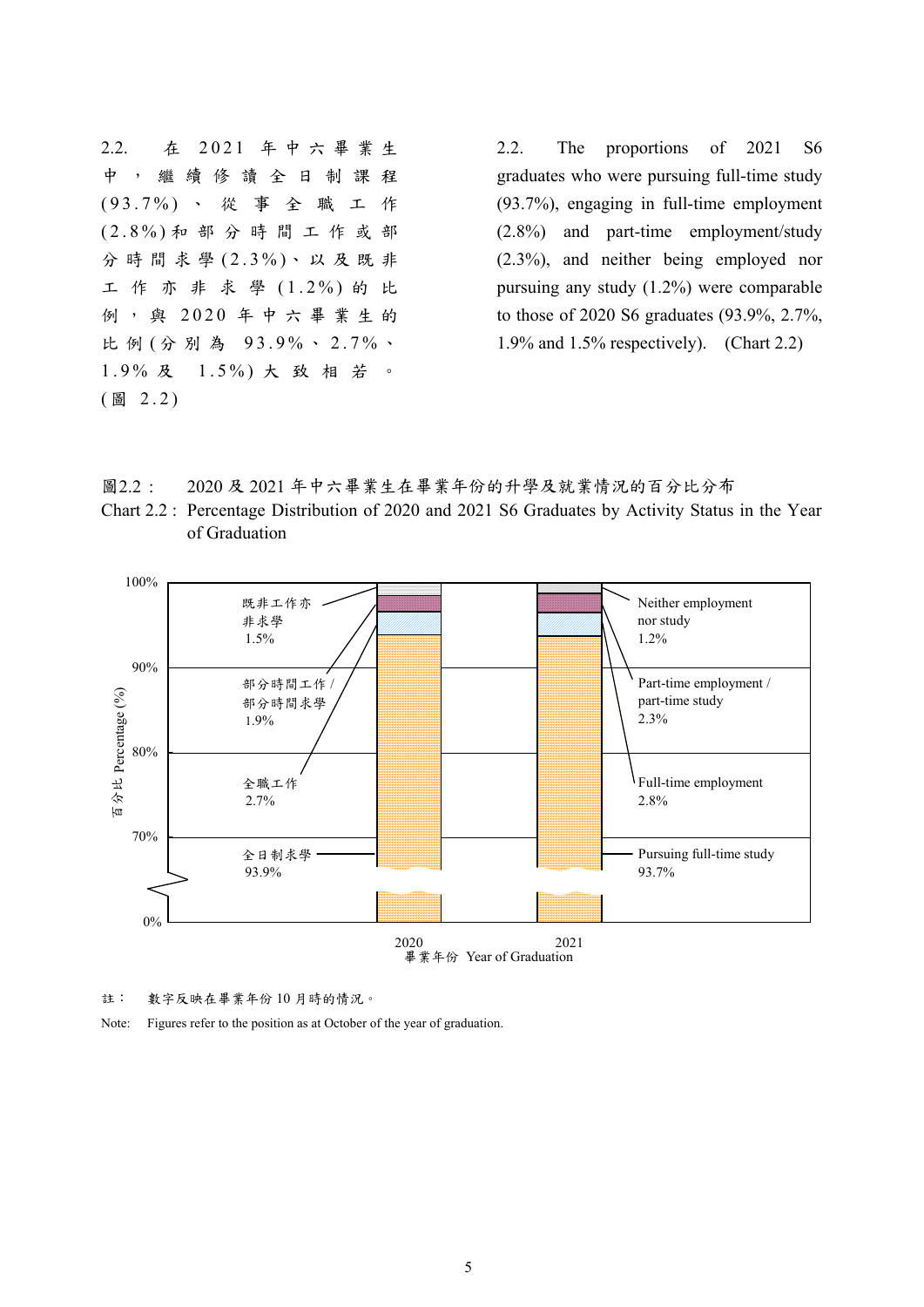2.3. 按畢業生的學校類別分 析,官立學校和資助/按位津 貼學校的 2021 年中六畢業生 繼續修讀全日制課程的百分 比 ( 同 是 93.9%) 相對較高。另 一 方 面,就 直 接 資 助 計 劃 學 校 及本地私立學校整體而言,其 中六畢業生從事全職工作的 百分比 (3.8%) 則為所有學校 類別中最高。 (表 2.1)

2.3. Analysed by school sector of the graduates, both government schools and aided/caput schools (93.9%) recorded relatively higher percentages of 2021 S6 graduates who were pursuing full-time study. On the other hand, Direct Subsidy Scheme (DSS) schools and local private schools as a whole had the highest percentage of S6 graduates who were engaging in full-time employment (3.8%) among all school sectors. (Table 2.1)

- 表2.1 : 按在畢業年份的升學和就業情況及畢業生的學校類別劃分的 2021 年中六畢業生人 數
- Table 2.1 : 2021 S6 Graduates by Activity Status and School Sector of the Graduates in the Year of Graduation

| 升學及就業情況                      | 學校類別          |               |             |               |                   |               |         |               |  |  |
|------------------------------|---------------|---------------|-------------|---------------|-------------------|---------------|---------|---------------|--|--|
| <b>Activity Status</b>       | School Sector |               |             |               |                   |               |         |               |  |  |
|                              |               |               |             |               | 直接資助計劃/           |               |         |               |  |  |
|                              | 官立            |               | 資助/按位津貼     |               | 本地私立              |               | 合計      |               |  |  |
|                              |               | Government    | Aided/Caput |               | DSS/Local Private |               | All     |               |  |  |
|                              | 人數            | 百分比           | 人數          | 百分比           | 人數                | 百分比           | 人數      | 百分比           |  |  |
|                              | No.           | $\frac{0}{0}$ | No.         | $\frac{0}{0}$ | No.               | $\frac{0}{0}$ | No.     | $\frac{0}{0}$ |  |  |
| 全日制求學                        | 2887          | 93.9          | 31 064      | 93.9          | 5 5 8 0           | 92.0          | 39 531  | 93.7          |  |  |
| Pursuing full-time study     |               |               |             |               |                   |               |         |               |  |  |
| 全職工作                         | 63            | 2.0           | 872         | 2.6           | 233               | 3.8           | 1 1 6 8 | 2.8           |  |  |
| Full-time employment         |               |               |             |               |                   |               |         |               |  |  |
| 部分時間工作/部分時間求學                | 98            | 3.2           | 744         | 2.3           | 139               | 2.3           | 981     | 2.3           |  |  |
| Part-time employment /       |               |               |             |               |                   |               |         |               |  |  |
| part-time study              |               |               |             |               |                   |               |         |               |  |  |
| 既非工作亦非求學                     | 26            | 0.8           | 386         | 1.2           | 112               | 1.8           | 524     | 1.2           |  |  |
| Neither employment nor study |               |               |             |               |                   |               |         |               |  |  |
| 總數                           | 3 0 7 4       | 100.0         | 33 066      | 100.0         | 6 0 6 4           | 100.0         | 42 204  | 100.0         |  |  |
| Total                        |               |               |             |               |                   |               |         |               |  |  |

註: (1) 數字反映在 2021 年 10 月時的情況。

 (2) 數字只涵蓋在總數約為 43 400 名為調查對象的 2021 年中六畢業生中的 42 204 名有回應的畢業生。請參閱第 1.7 段有關這項統計調查結果的局限。

Notes: (1) Figures refer to the position as at October 2021.

 (2) Figures cover only 42 204 responded graduates out of a total of some 43 400 target 2021 S6 graduates. Please refer to the limitations of survey findings in paragraph 1.7.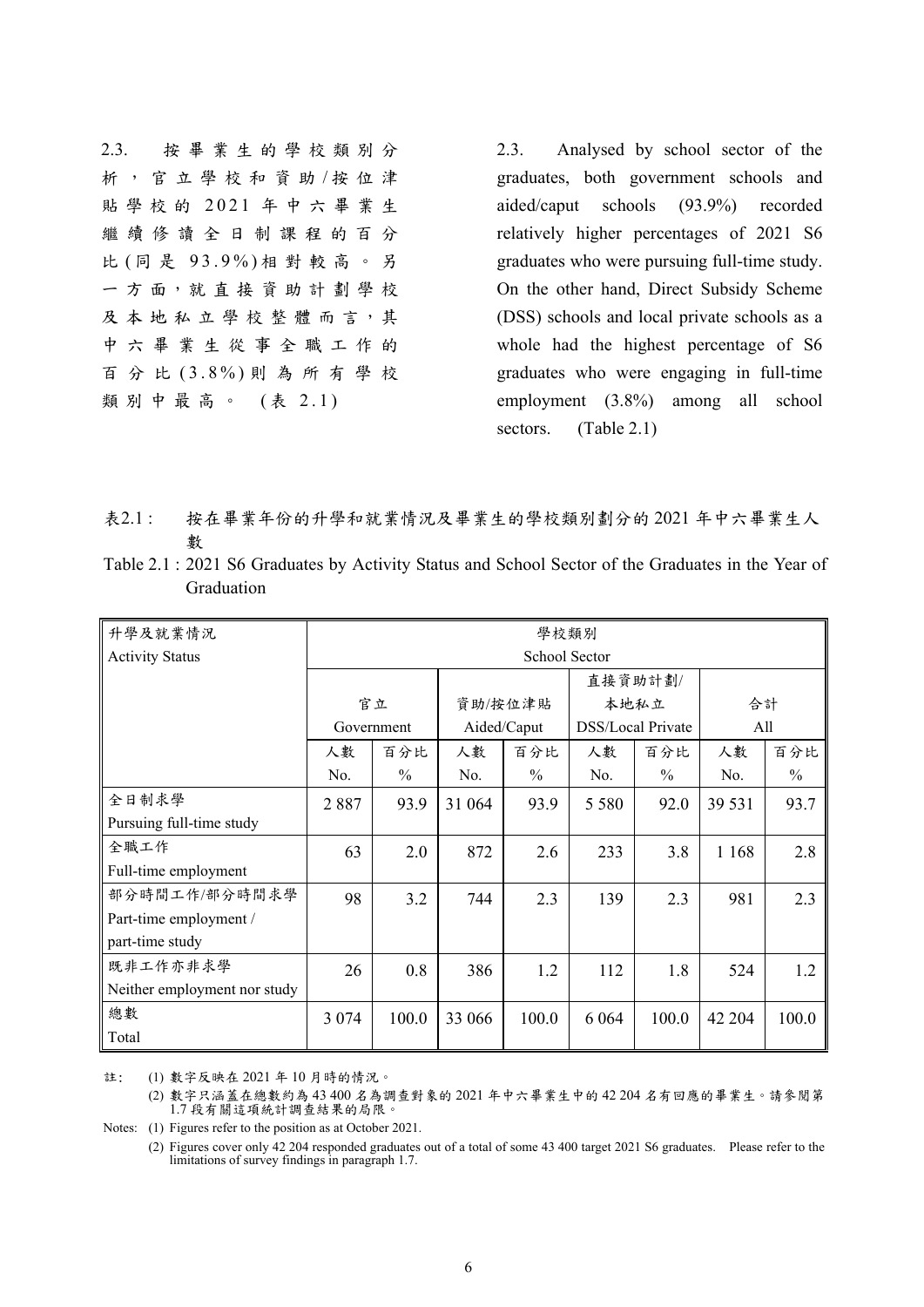**修讀的課程 Course of Study** 

2.4. 在 39 531 名繼續修讀 全日制課程的 2021 年中六畢 業生中, 49.8% 修讀學士學 位課程, 30.0% 修讀專上課 程 , 19.7% 修讀其他全日制課 程,及 0.5% 重讀中六。  $(B_2 2.3)$ 

2.4. Among the 39 531 2021 S6 graduates who were pursuing full-time study, 49.8% were studying Bachelor's degree programmes. 30.0% were taking post-secondary programmes and 19.7% were studying other full-time courses. 0.5% were repeating S6. (Chart 2.3)

- 圖2.3 : 按修讀的課程類別劃分的在畢業年份繼續修讀全日制課程的 2021 年中六畢業生人 數
- Chart 2.3 : 2021 S6 Graduates who were Pursuing Full-time Study in the Year of Graduation by Type of Course





註: 數字反映在 2021 年 10 月時的情況。 Note: Figures refer to the position as at October 2021.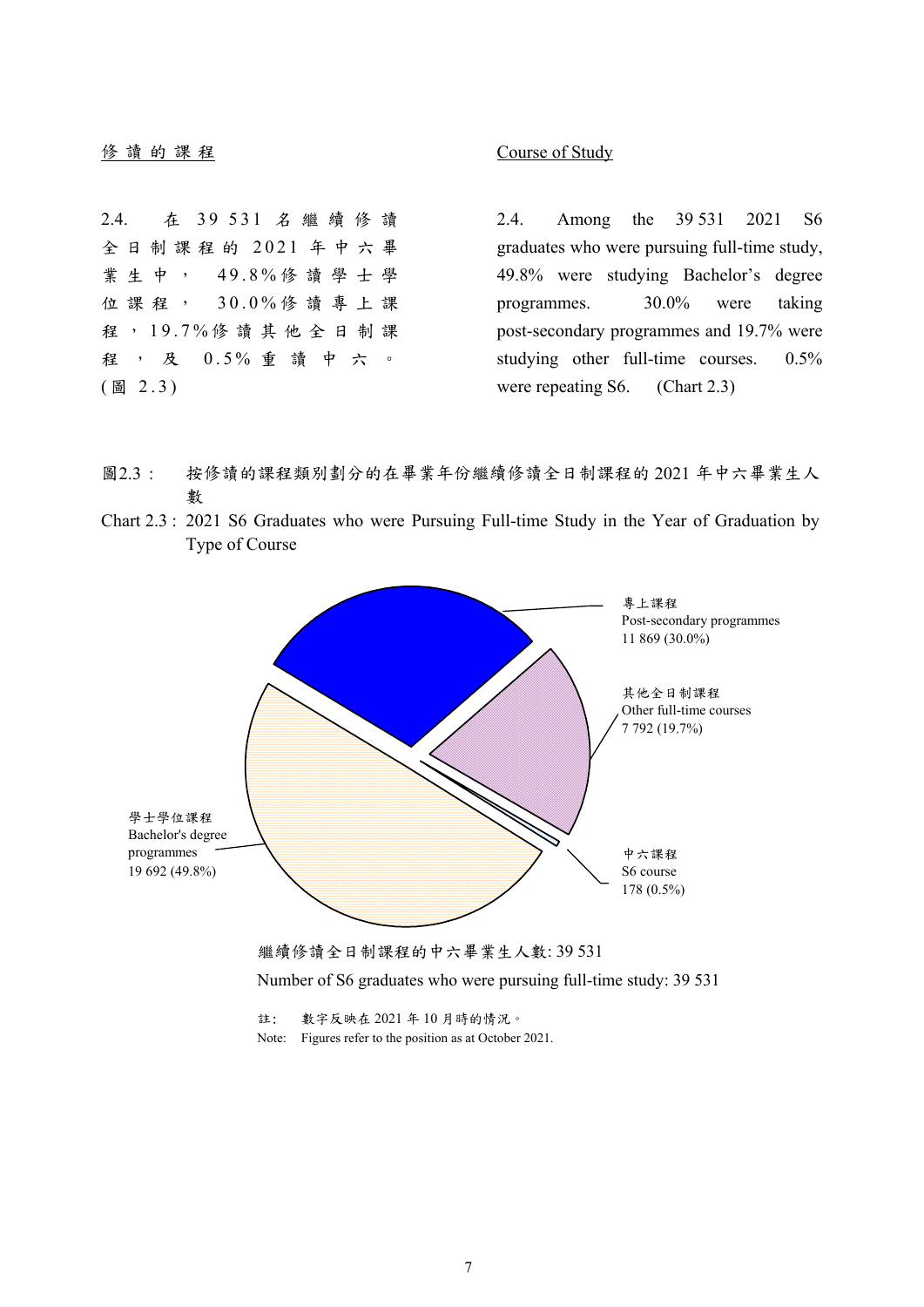2.5. 按修讀的課程及畢業生 的學校類別分析,在繼續修讀 全日制課程的 2021 年中六畢 業生中,修讀學士學位課程的 直接資助計劃學校及本地私 立學校 (58.4%) 畢業生的百分 比較官立學校 (52.2%) 和資助 / 按位津貼學校 (48.0%) 為 高。另一方面,修讀專上課程 的資助 / 按位津貼學校 (31.2%) 和官立學校 (30.5%) 畢業生的百分比,則較直接資 助計劃學校及本地私立學校 (23.4%) 為高。 ( 表 2.2)

2.5. Analysed by type of courses being taken and school sector of the graduates, among the 2021 S6 graduates who were pursuing full-time study, graduates of DSS schools and local private schools (58.4%) registered higher proportions of studying Bachelor's degree programmes than government schools (52.2%) and aided/Caput schools (48.0%). On the other hand, the proportion of taking post-secondary programmes among the graduates of aided/Caput schools (31.2%) and government schools (30.5%) were higher than DSS schools and local private schools (23.4%). (Table 2.2)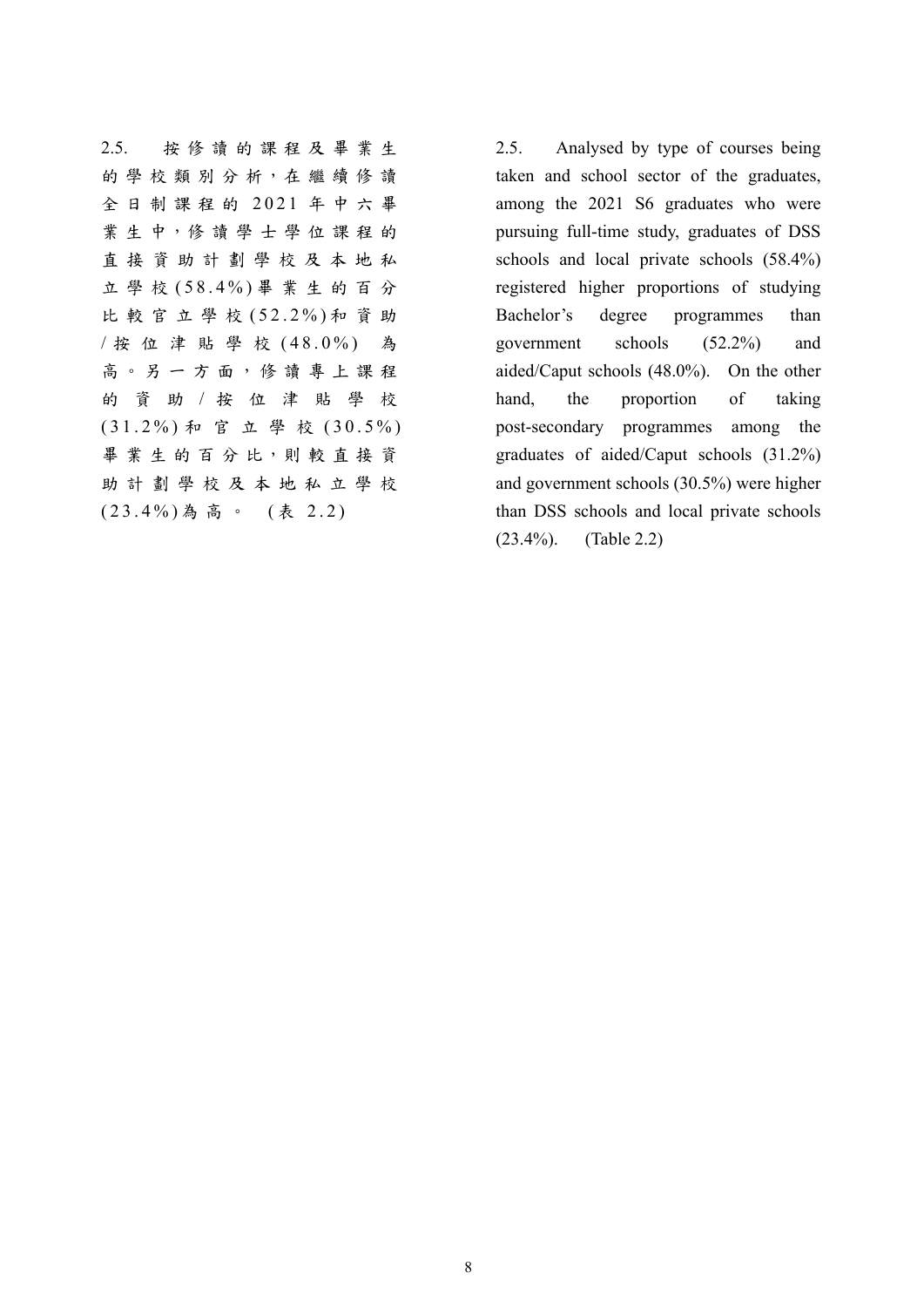- 表2.2 : 按修讀的課程及畢業生的學校類別劃分的在畢業年份繼續修讀全日制課程的 2021 年中六畢業生人數
- Table 2.2 : 2021 S6 Graduates who were Pursuing Full-time Study in the Year of Graduation by Type of Course and School Sector of the Graduates

| 課程                                       | 學校類別          |               |             |               |                   |               |        |               |  |  |
|------------------------------------------|---------------|---------------|-------------|---------------|-------------------|---------------|--------|---------------|--|--|
| Course                                   | School Sector |               |             |               |                   |               |        |               |  |  |
|                                          |               |               |             |               | 直接資助計劃/           |               |        |               |  |  |
|                                          | 官立            |               |             | 資助/按位津貼       |                   | 本地私立          |        | 合計            |  |  |
|                                          | Government    |               | Aided/Caput |               | DSS/Local Private |               | All    |               |  |  |
|                                          | 人數            | 百分比           | 人數          | 百分比           | 人數                | 百分比           | 人數     | 百分比           |  |  |
|                                          | No.           | $\frac{0}{0}$ | No.         | $\frac{0}{0}$ | No.               | $\frac{0}{0}$ | No.    | $\frac{0}{0}$ |  |  |
| 學士學位課程(1)                                | 1508          | 52.2          | 14 9 23     | 48.0          | 3 2 6 1           | 58.4          | 19 692 | 49.8          |  |  |
| Bachelor's degree                        |               |               |             |               |                   |               |        |               |  |  |
| progress <sup>(1)</sup>                  |               |               |             |               |                   |               |        |               |  |  |
| 專上課程 $(2)$                               | 881           | 30.5          | 9683        | 31.2          | 1 3 0 5           | 23.4          | 11 869 | 30.0          |  |  |
| Post-secondary programmes <sup>(2)</sup> |               |               |             |               |                   |               |        |               |  |  |
| 其他全日制課程(3)                               | 490           | 17.0          | 6 3 4 9     | 20.4          | 953               | 17.1          | 7792   | 19.7          |  |  |
| Other full-time courses $^{(3)}$         |               |               |             |               |                   |               |        |               |  |  |
| 中六課程                                     | 8             | 0.3           | 109         | 0.4           | 61                | 1.1           | 178    | 0.5           |  |  |
| Secondary 6 course                       |               |               |             |               |                   |               |        |               |  |  |
| 總數                                       | 2887          | 100.0         | 31 064      | 100.0         | 5 5 8 0           | 100.0         | 39 531 | 100.0         |  |  |
| Total                                    |               |               |             |               |                   |               |        |               |  |  |

註: (1) 學士學位課程的數字包括修讀由提供政府資助課程的院校、提供自資課程的院校、以及其他海外院校開辦 的學士學位課程的學生人數。

(2) 專上課程的數字包括修讀由提供政府資助課程的院校、提供自資課程的院校、以及其他海外院校開辦的副 學士學位課程及高級文憑課程的學生人數。

(3) 其他全日制課程的數字包括修讀職專文憑課程、基礎課程文憑、其他文憑課程、職業課程 (包括證書課程 及「展翅青見計劃」)、毅進文憑課程、以及並未在註(1)及註(2)提及的在本港或本港以外地方開辦的課程 的學生人數。

(4) 數字反映在 2021 年 10 月時的情況。

Notes: (1) Figures for "Bachelor's degree programmes" include students attending Bachelor's degree programmes offered by providers of the publicly-funded programmes, providers of self-financing programmes and other overseas institutions.

 (2) Figures for "Post-secondary programmes" include students attending Associate Degree programmes and Higher Diploma programmes offered by providers of the publicly-funded programmes, providers of self-financing programmes and other overseas institutions.

 (3) Figures for "Other full-time courses" include students attending Diploma of Vocational Education programmes, Diploma of Foundation Studies, Other Diploma programmes, Vocational programmes (including certificate courses and Youth Employment and Training Programme), Diploma Yi Jin programme and local/non-local courses not mentioned in Note  $(1)$  and Note  $(2)$ .

(4) Figures refer to the position as at October 2021.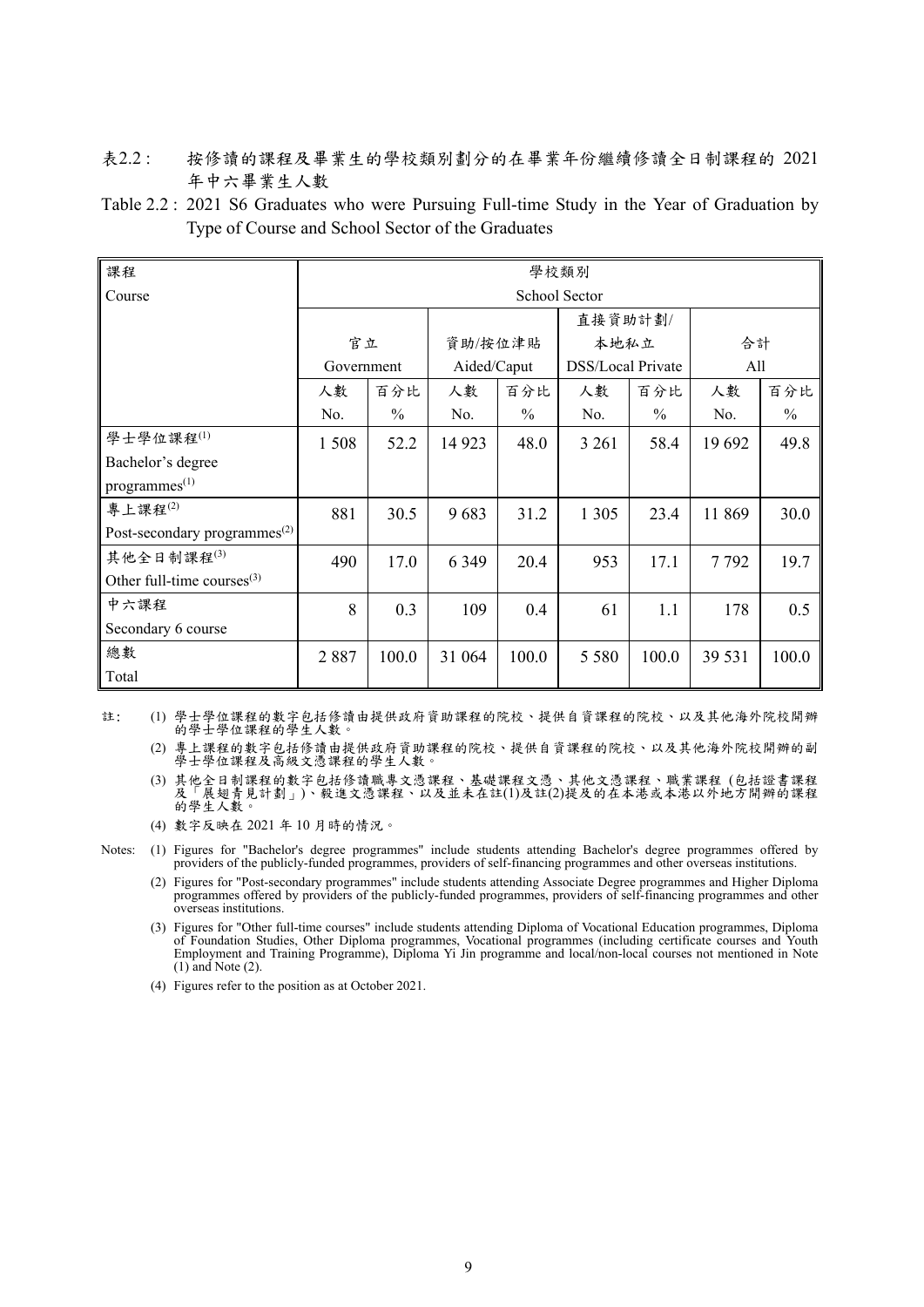2.6. 修讀學士學位課程的 2021 年中六畢業生的比例 (49.8%) 較 2020 年中六畢業生 (48.7%) 略高。另一方面,在 2021 年中六畢業生中,修讀 專上課程 (30.0%) 及其他全日 制課程 (19.7%) 的比例均較 2020 年中六畢業生的比例 (30.1% 及 20.6%) 稍低。 ( 圖 2.4)

2.6. The proportion among the 2021 S6 graduates who were studying Bachelor's degree programmes (49.8%) was slightly higher than that of the 2020 S6 graduates (48.7%). On the other hand, the proportions of 2021 graduates who were studying post-secondary programmes (30.0%) and other full-time courses (19.7%) were slightly lower than those of the 2020 S6 graduates (30.1% and 20.6%). (Chart 2.4)

- 圖2.4 : 按修讀的課程類別劃分的在畢業年份繼續修讀全日制課程的2020及2021年中六畢 業生的百分比分布
- Chart 2.4 : Percentage Distribution of 2020 and 2021 S6 Graduates who were Pursuing Full-time Study in the Year of Graduation by Type of Course



註: 數字反映在畢業年份 10 月時的情況。

Note: Figures refer to the position as at October of the year of graduation.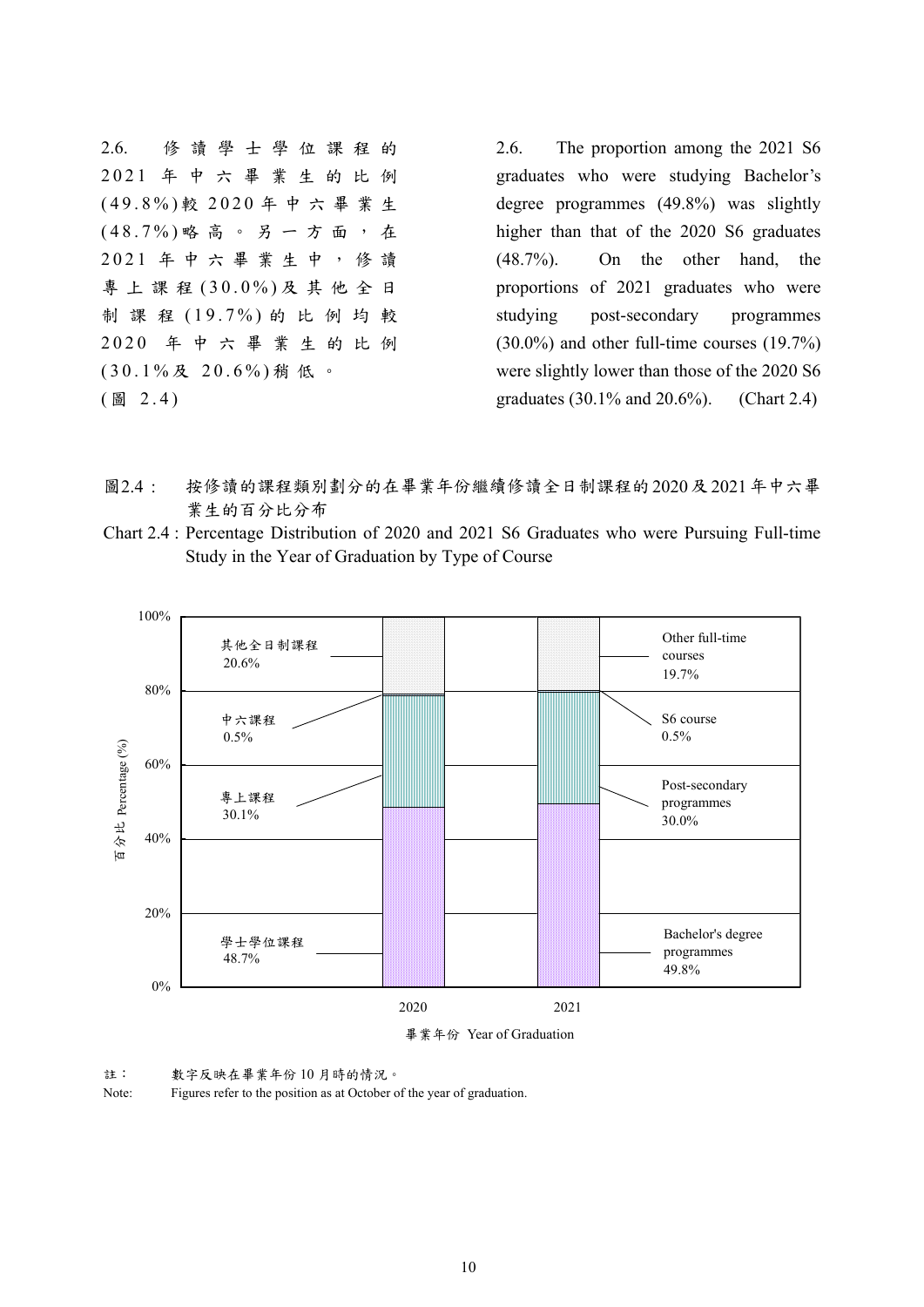### **繼續升學的地點 Location of Further Study**

2.7. 在 39 531 名繼續修讀 全日制課程的 2021 年中六畢 業 生 中, 85.7% 在香港繼續升 學,只有 14.3% 選擇在香港 以外地區繼續升學。 (圖 2.5)

2.7. Among the 39 531 2021 S6 graduates who were pursuing full-time study, 85.7% continued studying in Hong Kong. Only 14.3% were pursuing full-time study outside Hong Kong. (Chart 2.5)

- 圖2.5 : 按升學地區劃分的在畢業年份繼續修讀全日制課程的 2021 年中六畢業生人數
- Chart 2.5 : 2021 S6 Graduates who were Pursuing Full-time Study in the Year of Graduation by Place of Study





註: 數字反映在 2021 年 10 月時的情況。

Note: Figures refer to the position as at October 2021.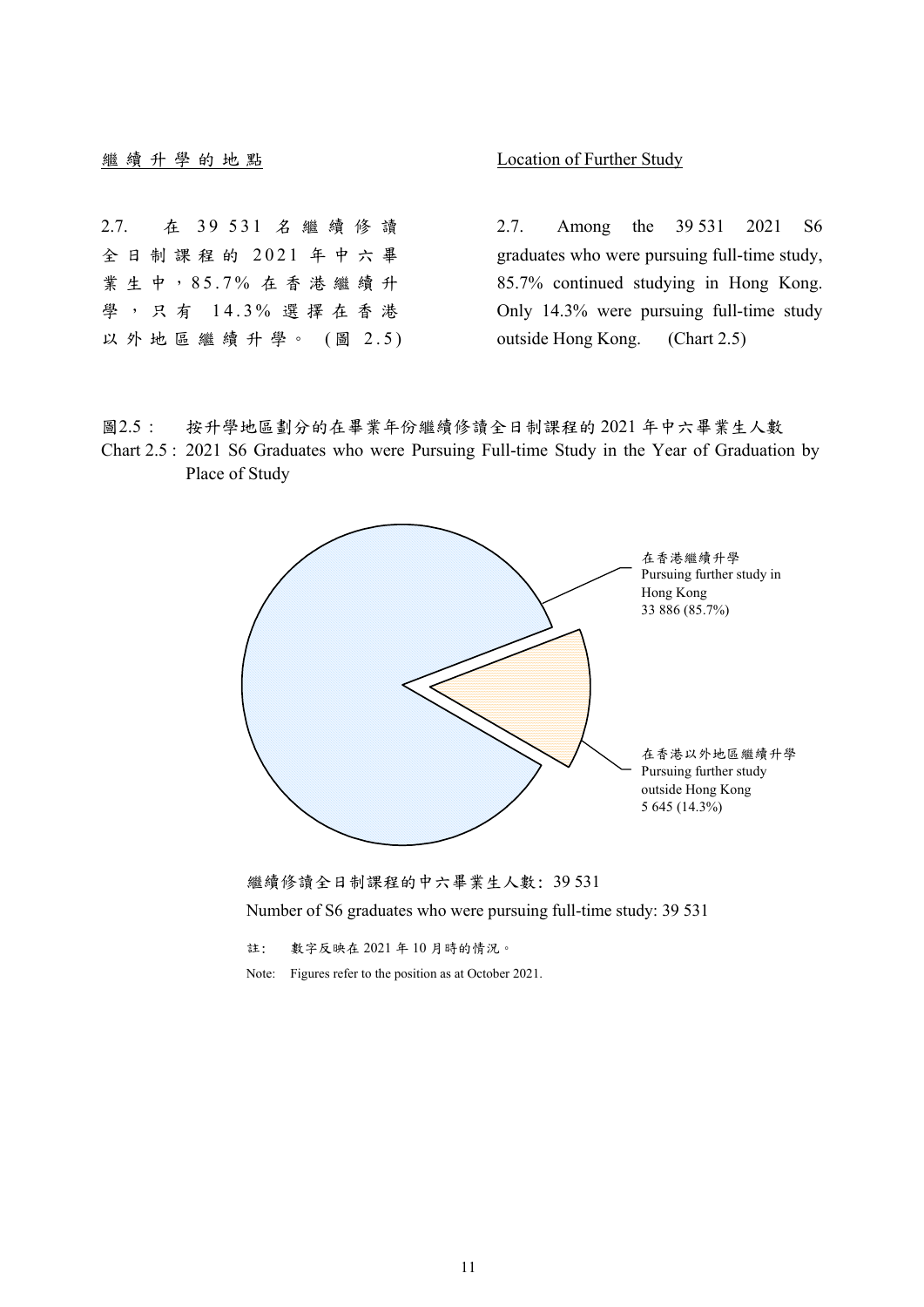2.8. 在繼續修讀全日制課程 的 2021 年中六畢業生中,在 港就讀的比例 (85.7%) 與 2020 年中六畢業生的比例 (85.5%) 大致相若。 (圖 2.6)

2.8. The proportion of graduates studying in Hong Kong among the 2021 S6 graduates who were pursuing full-time study (85.7%) was comparable to that of 2020 S6 graduates (85.5%). (Chart 2.6)

- 圖2.6 : 按升學地區劃分的在畢業年份繼續修讀全日制課程的2020及2021年中六畢業生的 百分比分布
- Chart 2.6 : Percentage Distribution of 2020 and 2021 S6 Graduates who were Pursuing Full-time Study in the Year of Graduation by Place of Study



畢業年份 Year of Graduation

註: 數字反映在畢業年份 10 月時的情況。

Note: Figures refer to the position as at October of the year of graduation.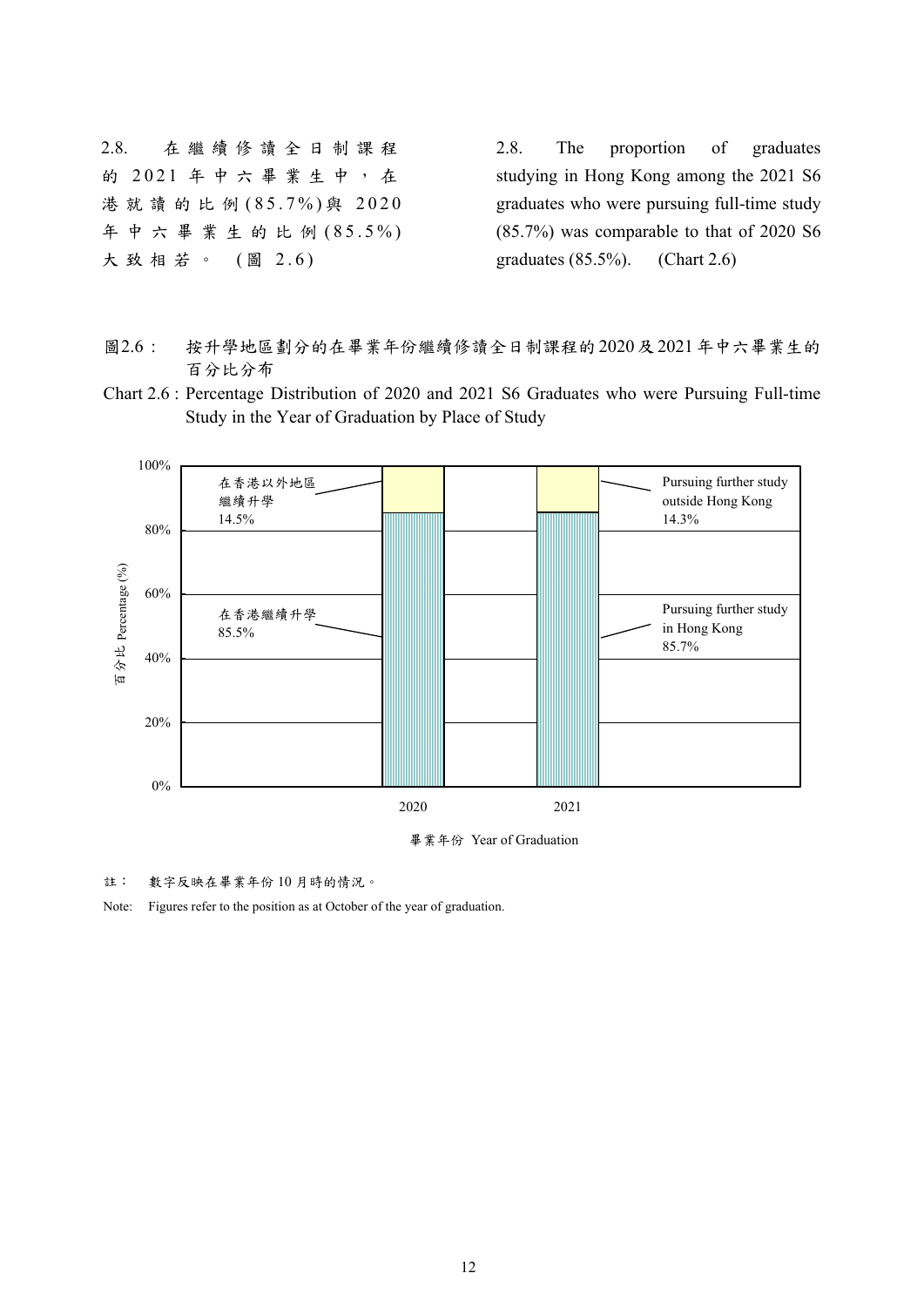|  |      | 在香港以外地區繼續進修的 |  |  |  |  |  |
|--|------|--------------|--|--|--|--|--|
|  | 課程類別 |              |  |  |  |  |  |

2.9. 在 5 645 名於香港以外 地區升學的 2021 年中六畢業 生中, 85.2% (即 4 807 人)修 讀學士學位課程,餘下的 558 人 (9.9%) 及 280 人 (5.0%) 則 分 別修讀專上課程及其他課 程。按升學地區分析,在5645 名中六畢業生中, 1 985 人 (35.2%) 在內地繼續進修,其 次是台灣 (1 252 或 22.2%) 、 英 國 (1 233 或 21.8%) 、澳洲 (422 或 7.5%)、加 拿 大 (305 或 5.4%) 及美國 (139 或 2.5%) 。 ( 表 2.3)

 Type of Course for Pursuing Further Study outside Hong Kong

2.9. 85.2% (i.e. 4 807) of the 5 645 2021 S6 graduates who were studying outside Hong Kong were pursuing Bachelor's degree programmes. The remaining 558 (9.9%) and 280 (5.0%) were taking post-secondary programmes and other courses respectively. Analysed by place of study, 1 985 ( 3 5 . 2 %) of the 5 645 S6 graduates were studying in the Mainland, followed by Taiwan (1 252 or 22.2%), the United Kingdom (1 233 or 21.8%), Australia (422 or 7.5%), Canada (305 or 5.4%) and the United States of America (139 or 2.5%). (Table 2.3)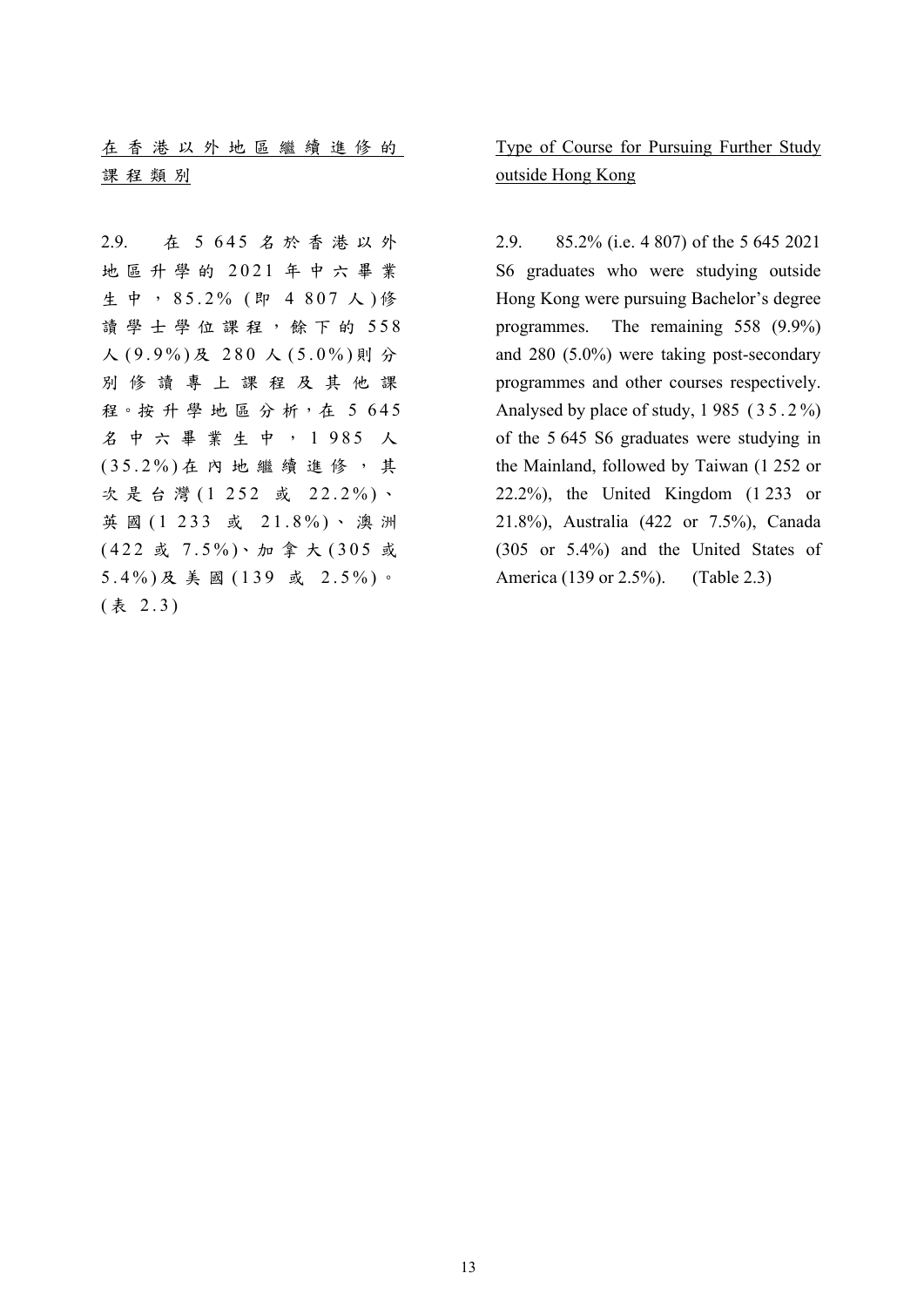- 表2.3 : 按升學地區及修讀的課程類別劃分的在畢業年份在香港以外地區繼續修讀全日制 課程的 2021 年中六畢業生人數
- Table 2.3 : 2021 S6 Graduates who were Pursuing Full-time Study Outside Hong Kong in the Year of Graduation by Place of Study and Type of Course

| 升學地區                 | 課程         |                   |     |                |         |                 |         |               |  |  |
|----------------------|------------|-------------------|-----|----------------|---------|-----------------|---------|---------------|--|--|
| Place of Study       | Course     |                   |     |                |         |                 |         |               |  |  |
|                      | 學士學位課程     |                   |     | 專上課程           | 其他全日制課程 |                 |         |               |  |  |
|                      |            | Bachelor's degree |     | Post-secondary |         | Other full-time |         | 合計            |  |  |
|                      | programmes |                   |     | programmes     |         | courses         | All     |               |  |  |
|                      | 人數         | 百分比               | 人數  | 百分比            | 人數      | 百分比             | 人數      | 百分比           |  |  |
|                      | No.        | $\frac{0}{0}$     | No. | $\frac{0}{0}$  | No.     | $\frac{0}{0}$   | No.     | $\frac{0}{0}$ |  |  |
| 內地                   | 1678       | 34.9              | 187 | 33.5           | 120     | 42.9            | 1985    | 35.2          |  |  |
| The Mainland         |            |                   |     |                |         |                 |         |               |  |  |
| 台灣                   | 1218       | 25.3              | 28  | 5.0            | 6       | 2.1             | 1 2 5 2 | 22.2          |  |  |
| Taiwan               |            |                   |     |                |         |                 |         |               |  |  |
| 英國                   | 1 0 3 6    | 21.6              | 146 | 26.2           | 51      | 18.2            | 1 2 3 3 | 21.8          |  |  |
| The United Kingdom   |            |                   |     |                |         |                 |         |               |  |  |
| 澳洲                   | 322        | 6.7               | 81  | 14.5           | 19      | 6.8             | 422     | 7.5           |  |  |
| Australia            |            |                   |     |                |         |                 |         |               |  |  |
| 加拿大                  | 227        | 4.7               | 57  | 10.2           | 21      | 7.5             | 305     | 5.4           |  |  |
| Canada               |            |                   |     |                |         |                 |         |               |  |  |
| 美國                   | 107        | 2.2               | 23  | 4.1            | 9       | 3.2             | 139     | 2.5           |  |  |
| The United States of |            |                   |     |                |         |                 |         |               |  |  |
| America              |            |                   |     |                |         |                 |         |               |  |  |
| 其他                   | 219        | 4.6               | 36  | 6.5            | 54      | 19.3            | 309     | 5.5           |  |  |
| Others               |            |                   |     |                |         |                 |         |               |  |  |
| 總數                   | 4 8 0 7    | 100.0             | 558 | 100.0          | 280     | 100.0           | 5 6 4 5 | 100.0         |  |  |
| Total                |            |                   |     |                |         |                 |         |               |  |  |

註: 數字反映在 2021 年 10 月時的情況。

Note: Figures refer to the position as at October 2021.